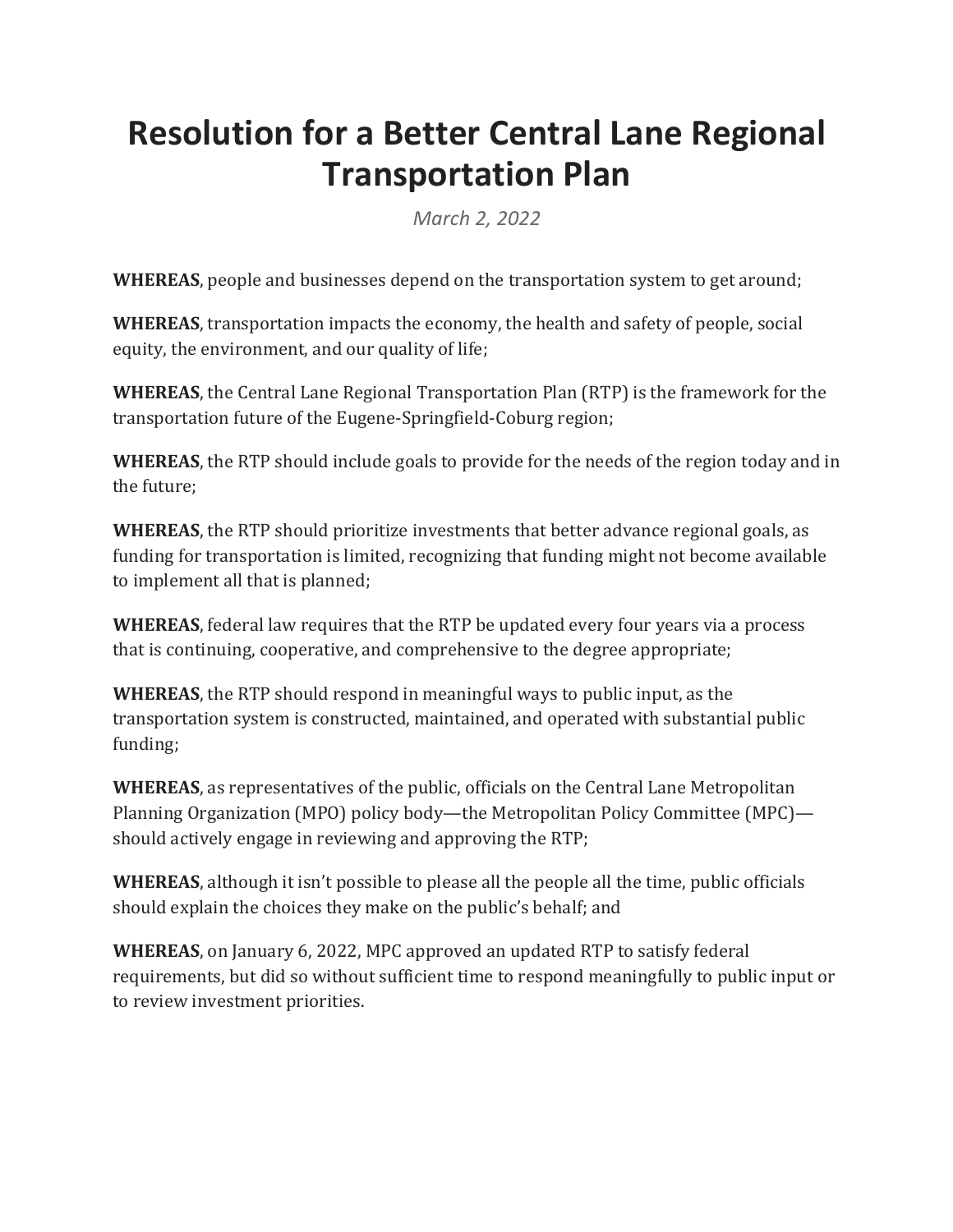#### **NOW, THEREFORE, BE IT RESOLVED** by the undersigned as follows:

- 1. **PROVISIONAL PLAN** As the RTP adopted by MPC on January 6, 2022, does not meet the principles outlined above, we consider it to be provisional, not to be relied upon to justify adding investments to the Metropolitan Transportation Improvement Program (MTIP).
- 2. **REVISED PLAN** We call on the Central Lane MPO to commit to revising the RTP by the end of 2022.
- 3. **ENGAGEMENT** We the undersigned commit to working together, as resources permit, with other members of our region, including government officials and staff, to engage the public in better linking the RTP's goals to investment priorities and to provide meaningful input to the Central Lane MPO to inform the revised RTP.
- 4. **3C PROCESS** We call on the Central Lane MPO to follow a process to revise the RTP that is continuing, cooperative, and comprehensive, as required by federal law:
	- a. **Continuing** means never being satisfied with old plans but continually responding to new information, new technology, and changing needs.
	- b. **Cooperative** means that different jurisdictions, while each representing their own interests, should also work together to find better ways to advance regional interests, especially when it comes to federal and state funding not earmarked to a particular jurisdiction.
	- c. **Comprehensive** means not being limited to a transportation silo but also examining what drives transportation demand (economy, land use, etc.) and the impacts of the transportation system (economy, health, safety, equity, environment, quality of life, etc.).
- 5. **ACCOUNTABILITY & TRANSPARENCY** We call on the Central Lane MPO to explain its decisions to the public:
	- **Projects**: The RTP should explain how officials decided to include some projects in the plan and not others, and to include some on the financially constrained list and others on the illustrative list.
	- Splits: The RTP should explain how officials decided how much to invest in each mode, project type, program type, or jurisdiction.
	- **Summary**: The RTP should summarize all projects and other investments by mode, project type, program type, and jurisdiction.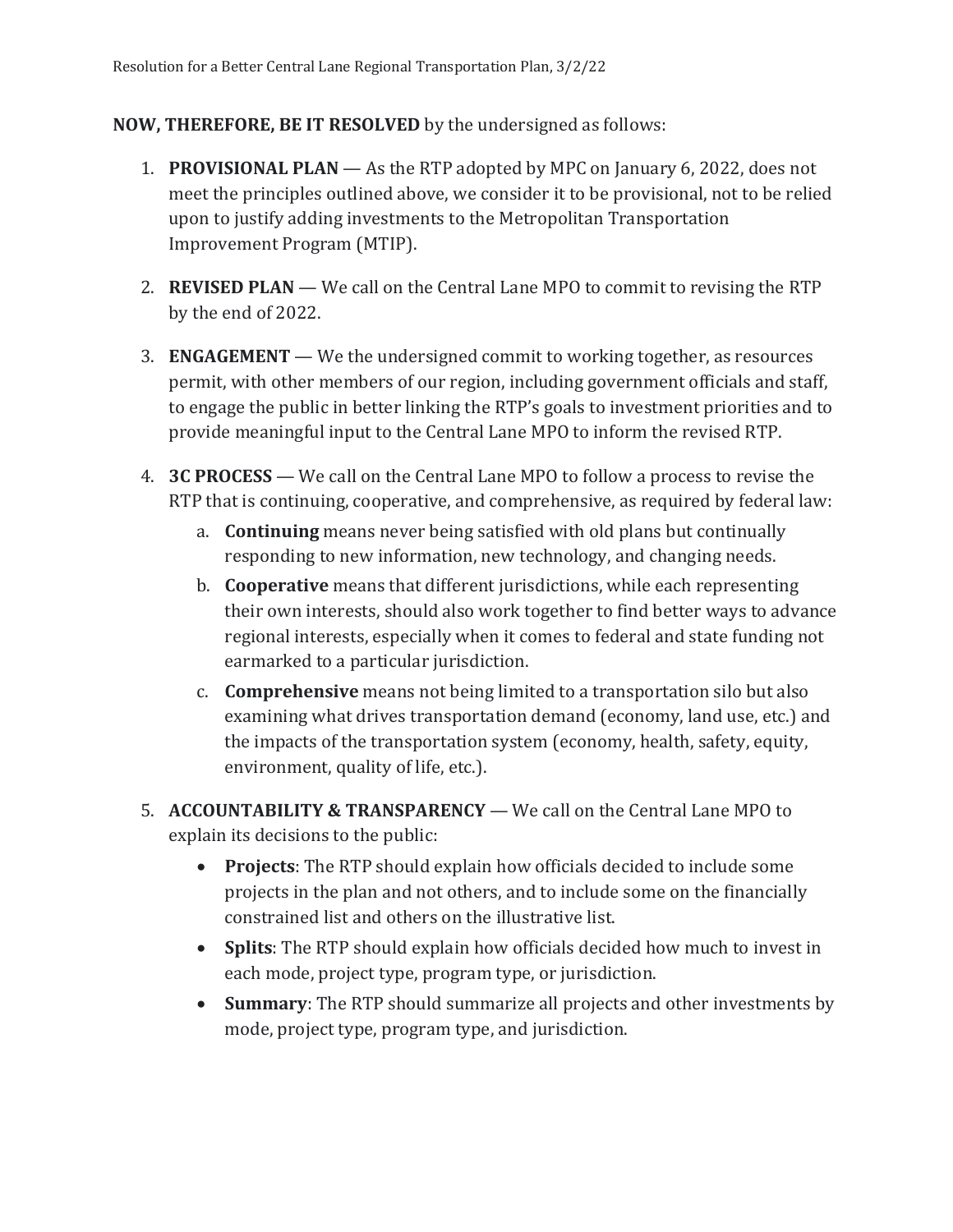### **Organizations**

The following organizations have signed this resolution:

## **1000 Friends of Oregon**

Alexis Biddle, Great Communities Program Director and Staff Attorney

#### **350 Eugene** Patricia Hine, President

**Better Eugene-Springfield Transportation** Rob Zako, Executive Director

#### **Better Housing Together** Kaarin Knudson, Founding Director

League of Women Voters of Lane County Terry Parker

**Oregon Environmental Council** Sara Wright, Transportation Program Director

**OSPIRG Students** Eliza Garcia, Vice-Chair

**Studio.e Architecture** Jan Fillinger, Principal

#### **Sustainable Cities Institute, University of Oregon** Marc Schlossberg, Co-Director

## **Individuals**

In addition, the following individuals have signed, with affiliations listed for identification *purposes only without indicating organizational support:*

**Papa Awori Steve Bade**, Eugene ToolBox Project **Bob Beals Shawn Boles Mary Christensen, Co- Chair, Eugene Active Transportation Committee Julie Daniel**, Member, Eugene Active Transportation Committee **Claressa Davis Richard Griscom**